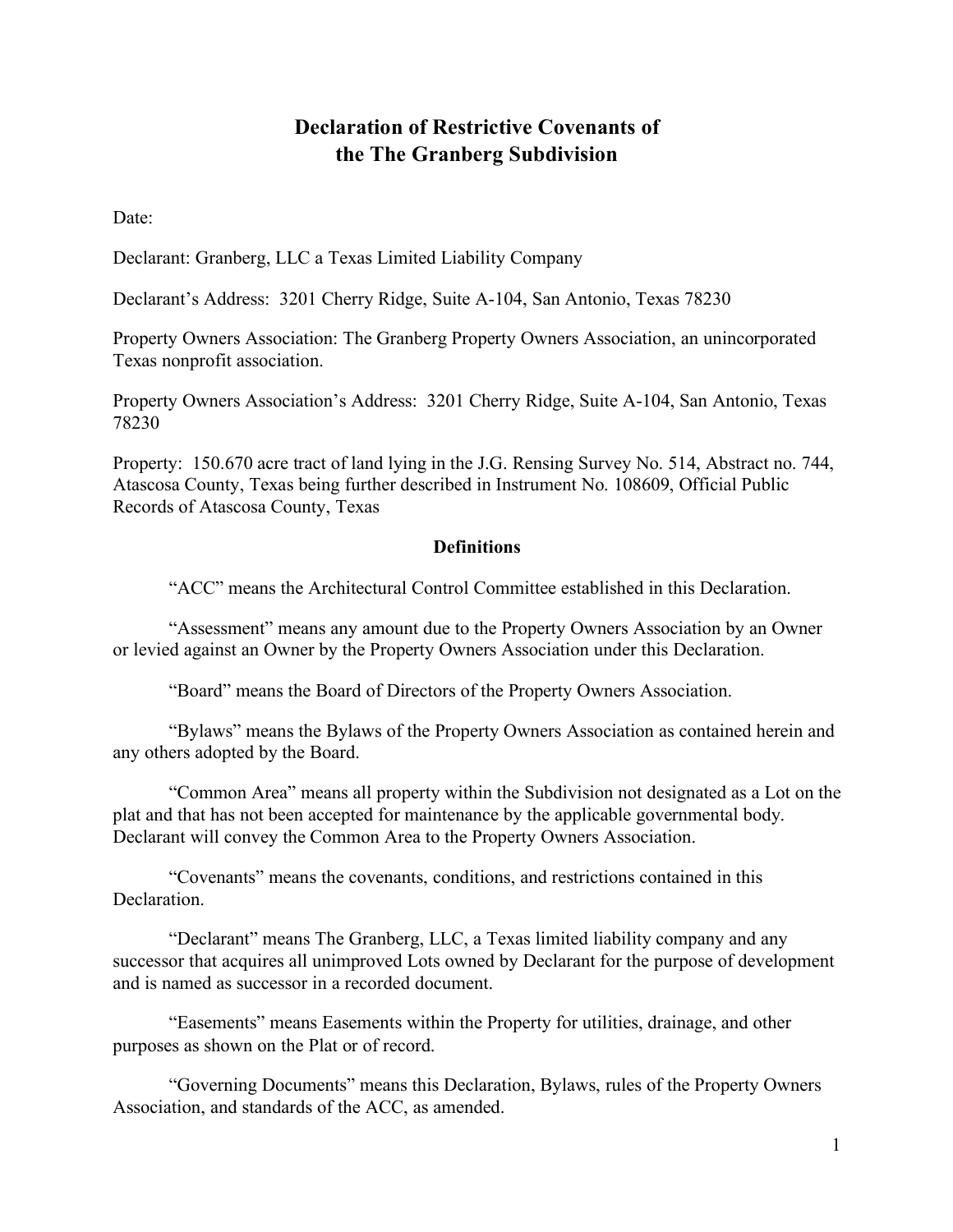"Lot" means each tract of land designated as a lot on the Plat, excluding lots that are part of the Common Area.

"Member" means Owner.

"Owner" means every record Owner of a fee interest in a Lot.

"Plat" means the Plat of the Property recorded in Volume \_\_\_, Page \_\_\_ of the real property records of Atascosa County, Texas, and any replat of or amendment to the Plat made in accordance with this Declaration.

Property Owners Association means an association composed of all Owners for the purpose described in Part E of this Declaration.

"Residence" means a detached building designed for and used as a dwelling by a Single Family and constructed on one or more Lots.

"Single Family" means a group of individuals related by blood, adoption, or marriage or a number of unrelated roommates not exceeding the number of bedrooms in a Residence.

"Structure" means any improvement on a Lot (other than a Residence), including a sidewalk, driveway, fence, wall, tennis court, swimming pool, outbuilding, or recreational equipment.

"Subdivision" means the Property covered by the Plat and any additional property made subject to this Declaration.

"Vehicle" means any automobile, truck, motorcycle, boat, trailer, or other wheeled conveyance, whether self-propelled or towed.

# **Clauses and Covenants**

#### **A. Imposition of Covenants**

1. Declarant imposes the Covenants on the Subdivision. All Owners and other occupants of the Lots by their acceptance of their deeds, leases, or occupancy of any Lot agree that the Subdivision is subject to the Covenants. Declarant reserves the right to remove Lot 2 of the Subdivision from the Covenants and use it for a sales office or any other use as the Declarants sees fit.

2. The Covenants are necessary and desirable to establish a uniform plan for the development and use of the Subdivision for the benefit of all Owners. The Covenants run with the land and bind all Owners, occupants, and any other person holding an interest in a Lot.

3. Each Owner and occupant of a Lot agrees to comply with the Governing Documents and agrees that failure to comply may subject him to a fine, an action for amounts due to the Property Owners Association, damages, or injunctive relief.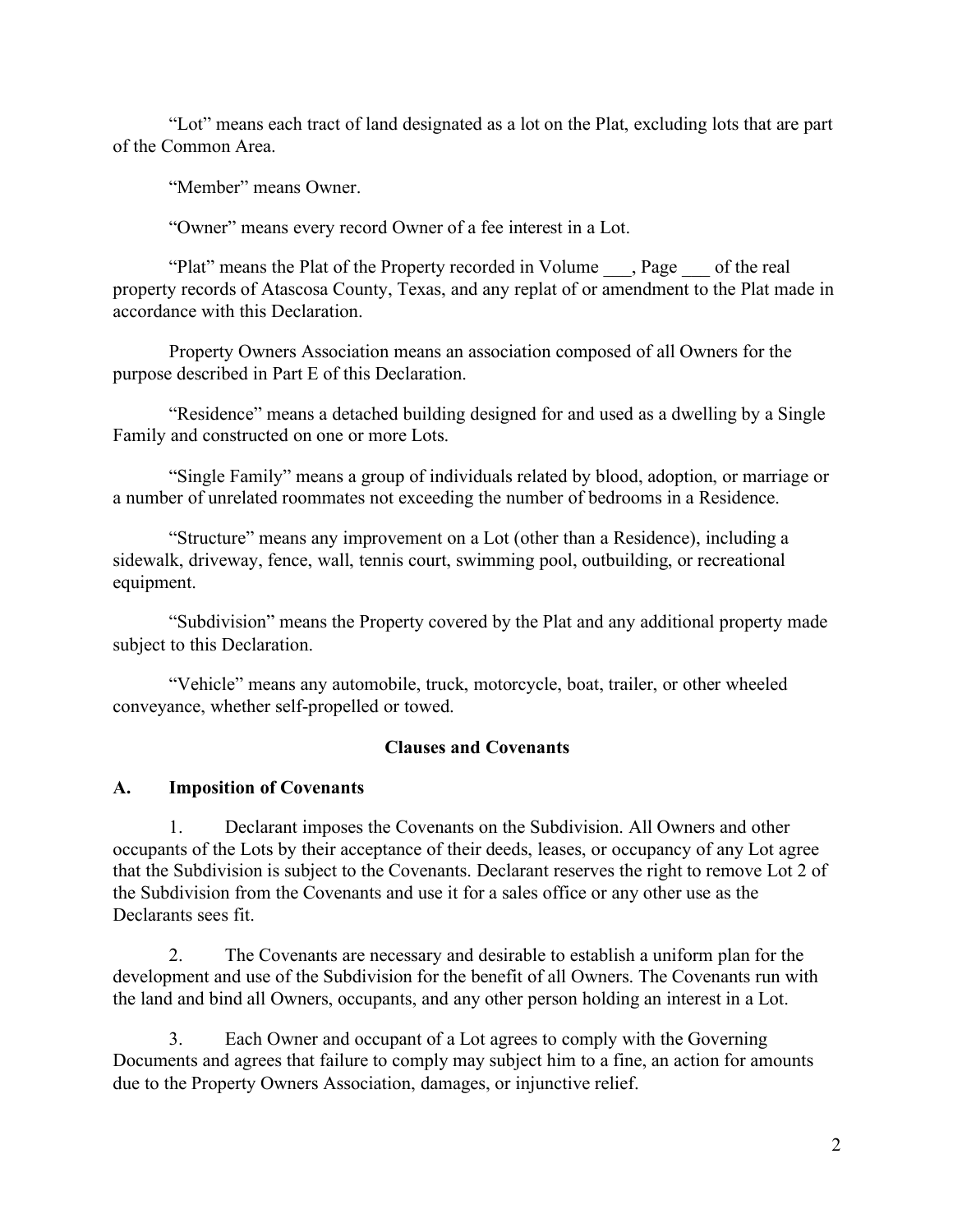#### **B. Plat and Easements**

1. The Plat, Easements, and all matters shown of record affecting the Property are part of this Declaration and are incorporated by reference.

2. An Owner may use that portion of a Lot lying in an Easement for any purpose that does not interfere with the purpose of the Easement or damage any facilities. Owners do not own any utility facilities located in an Easement.

3. Neither Declarant nor any Easement holder is liable for damage to landscaping or a Structure in an Easement.

4. Declarant and each Easement holder may install, maintain, and connect facilities in the Easements.

### **C. Use and Activities**

Any said owner does hereby adopt as applicable to property in The Granberg Subdivision, a common scheme or plan of covenants, conditions and restrictions hereinafter set out. All of the lots in the subdivision shall be conveyed, held, used and enjoyed subject to the terms, provisions and conditions of these covenants, running with the land and binding this owner. These covenants are filed in the State of Texas, County of Atascosa.

1. These covenants are to run with the land and shall be binding on all parties and all persons claiming under them for a period of thirty years from the date these covenants are recorded, after which time, said covenants shall be automatically extended for successive periods of ten years unless an instrument signed by a majority of then owners of the lots has been recorded, agreeing to change said covenants in whole or in part.

2. The owners of 67% of the lots of this subdivision shall constitute the majority defined and required in the preceding paragraph.

3. If the parties hereto, or any of them or their heirs, assigns or successors in interest, shall violate or attempt to violate any of these covenants, then any person or persons owning real property situated within this subdivision may institute proceedings, in law, or in equity, against such violators or attempted violators, or cumulatively, to recover damages or other relief for such breach.

4. Invalidation of any covenant by judgment or court order shall in no way adversely affect any of the other covenants.

5. All of the lots in the subdivision shall be for residential purposes, the improvements thereof to be constructed for single family residential use only. Operations of businesses on such premises will not be permitted except for business activities that are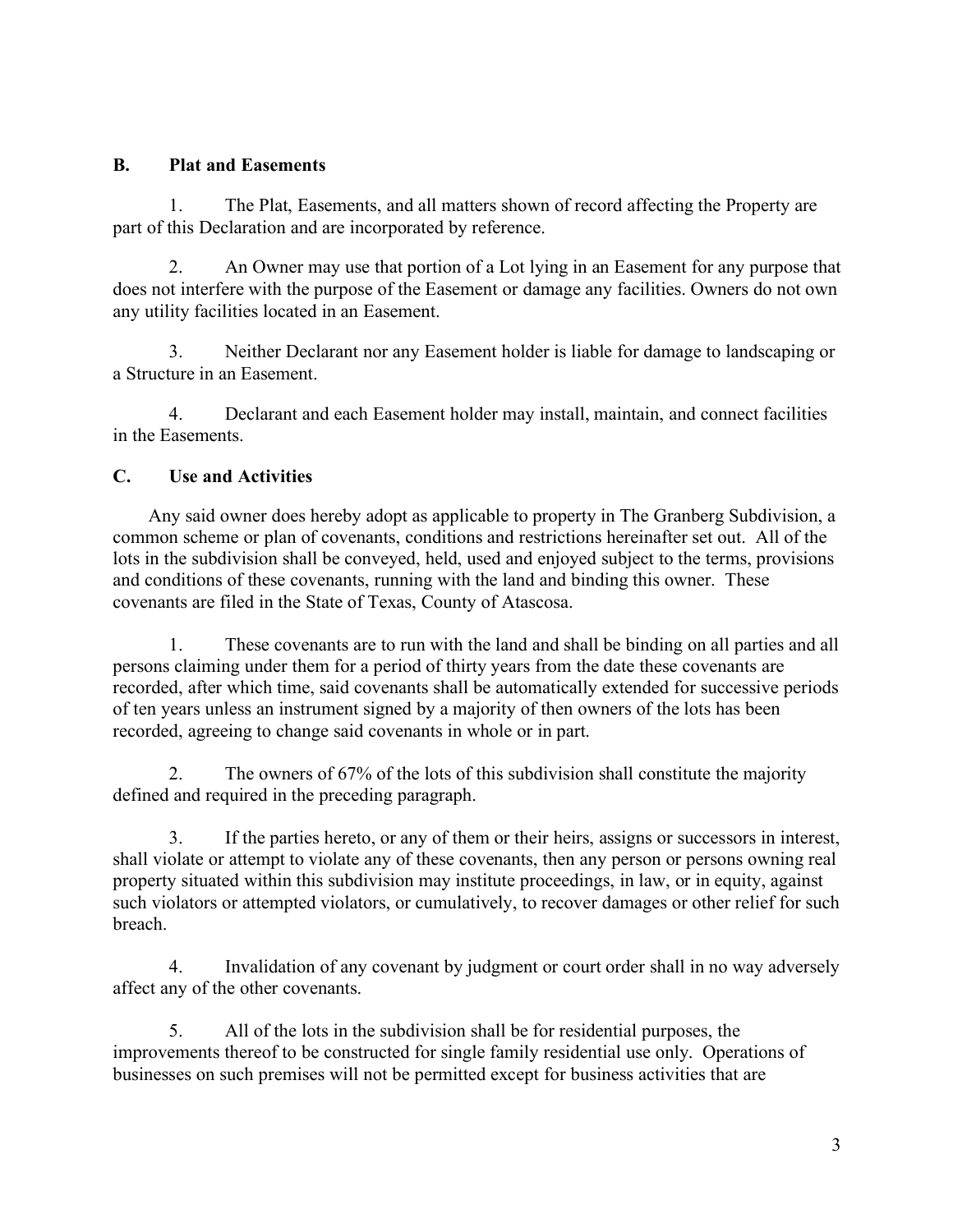customary for home bound businesses, are not noticeable to the public and are approved by the Property Owners' Association (POA).

6. No structure shall be altered, or any structure erected or placed on any of the lots in the above subdivision until its plans, specifications and structure have been approved in writing. Approval must be given by an architectural control committee (ACC) composed of no less than three (3) members appointed by the Board of Directors of the Granberg Property Owner's Association. No members of the committee shall be compensated for services pursuant to this covenant. The Declarant or its assigns shall act as the POA and ACC until Declarant transfers authority to an organized board or at least 60% of the lots are sold to third parties with the intent to build a residence.

7. The ACC's approval or disapproval as required in these covenants shall be in writing. In the event the committee fails to approve or disapprove the plans and specifications submitted within 15 days of receiving them, approval will not be required. All construction approved by the committee shall be completed in a workmanlike manner within 300 days.

8. No building shall be located on a residential building lot nearer to the front property line than the building setback line as shown on the recorded plat of this unit, nearer to any side street property line than the building setback line as shown on the recorded plat of this unit nor less than ten (10) feet from an interior lot line. The term "building" as used in this paragraph does not include a porch or roof overhang, and it is permissible for such porch or roof overhang to be constructed nearer to the property line than the building setback line as shown on the recorded plat The term "building" as used in this paragraph does not include ornamental or privacy masonry walls nor planter boxes when such items are constructed prior to first sale of the house and lot to the homeowner purchaser.

9. Private driveways and cross-walks shall be constructed of concrete or asphalt pavement.

10. All fences on any lot shall be of wooden decorative or rod iron fencing and shall be repaired and maintained in good condition by the owner of such lot. Fences shall all be a minimum of fifty-two inches (52") and no more than seventy-two inches (72") in height. No chained link or barbed wire fence shall be allowed. All fences must be approved in advance in writing by the ACC.

11. No fence or wall on any lot shall be built forward of the front corner of the residence or garage, whichever is most forward on the lot, nor shall any fence or wall on any corner lot be built forward of the side street building setback line except in either case where such may be part of the house as originally constructed on said lot.

12. No obnoxious or offensive type of activity or illegal activity shall be carried on any lot or improvements thereon, nor shall anything be done thereon which may be or become an annoyance or nuisance to the neighborhood. There shall be no discharge of firearms.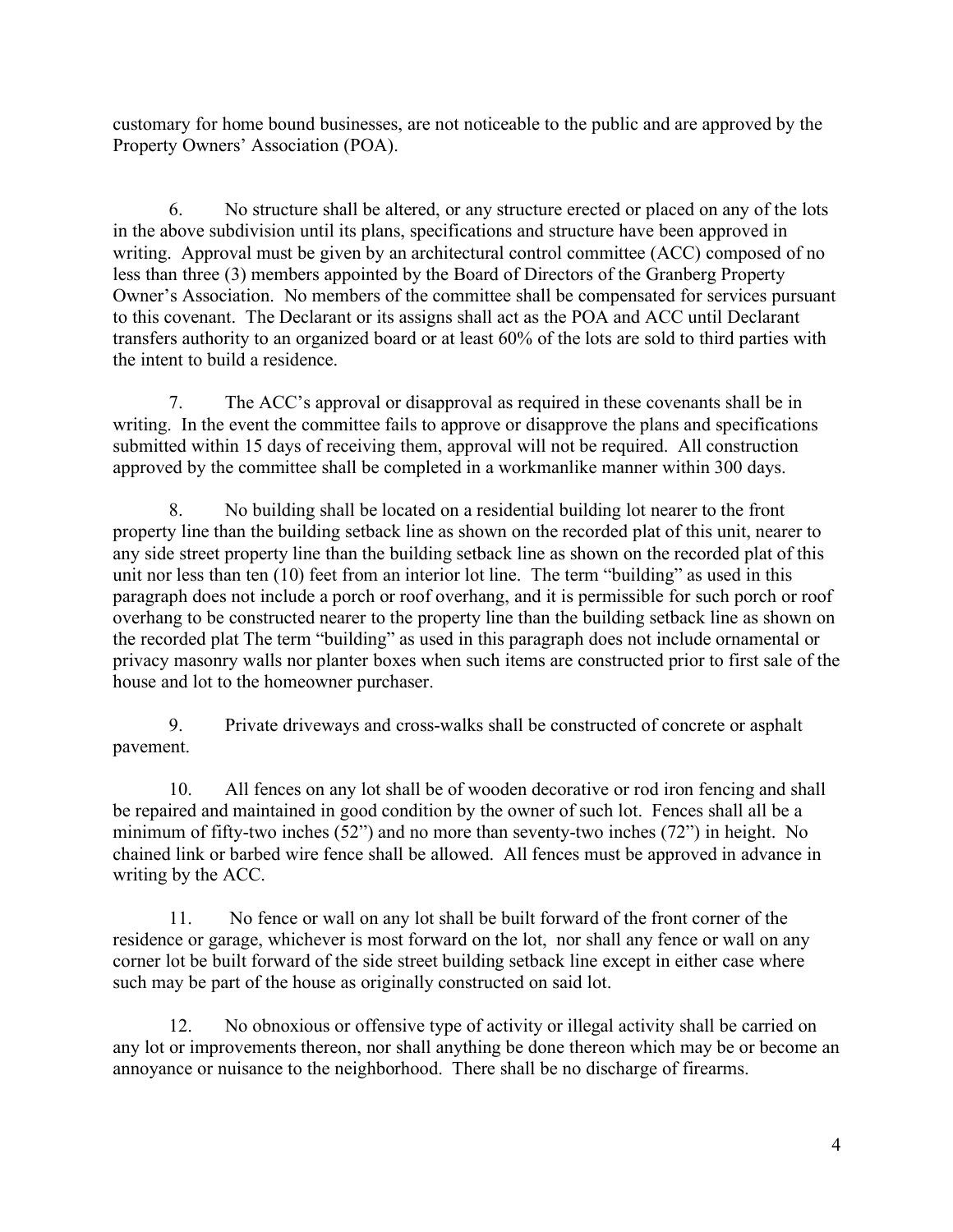13. No mobile homes, tent, or structure of a temporary character shall be placed or be permitted to remain on any lot within the subdivision nor shall any partially dismantled motor vehicle be permitted to remain on any lot within view of the public, or on the street or stored in front, or the easement behind the lot. The term "mobile home" does not apply to camping trailers or recreational vehicles. However, camping trailers or recreational vehicles may not be attached to utilities or used for living purposes on said lots. Camping trailers, utility trailers, recreational vehicles, or boats must not be parked, placed or stored nearer to the street than the front property building setback line. Any such vehicle stored on a lot must be screened from public view by a privacy fence or other structure.

14. No oil drilling, oil development operations, oil refining, quarrying or mining operations of any kind shall be permitted upon or in any lot, nor shall oil wells, tanks, tunnels, mineral excavations or shafts be permitted upon or in any lot. No derrick or other structure designed for use in boring for oil or natural gas shall be erected, maintained or permitted upon any lot.

15. No lot shall be used or maintained as a dumping ground for rubbish. Trash, garbage, or other waste shall not be kept except in sanitary containers. There shall be no storage of building materials except during the construction or renovation of a residence or a structure;

16. All builders must be approved by the ACC prior to construction. Prior to construction, all builders shall deposit \$1,000.00 with the POA for any damages caused by builders including anyone acting on builder's behalf to the common areas as the POA may determine in its sole discretion. If after construction is complete and no damage has been accessed, the deposit shall be refunded.

17. The ground floor of the main structure, exclusive of one-story open porches and garages shall be twelve hundred (1,200) square feet or more for a two-story dwelling. The minimum total living space on a residential dwelling shall be 1,650 square feet. All residential structures shall be built on a concrete slab.

The exterior walls of the main residence constructed on any lot shall be at least seventyfive percent (75%) by area, composed of masonry said percentage to apply to the aggregate area of all said walls, inclusive of door, window and similar openings. The front wall on the first floor shall be 100% masonry. The minimum masonry requirement specified shall apply to the lower floor only for a two-story dwelling. Masonry includes stucco, ceramic tile, clay, brick, rock and all other materials commonly referred to in Texas area as masonry. Notwithstanding the foregoing, the Architectural Control Committee is empowered to waive this restriction if, and in its sole discretion, such waiver is advisable in order to accommodate a unique or advanced building concept, design, or material, and the resulting structure will not detract from the general appearance of the neighborhood. In no case shall any of the seventy-five percent (75%) include cement board of any type.

Only composition, tile or metal roofs may be used on residences and structures, unless otherwise approved by the ACC. All roof stacks must be painted to match the roof, house or trim color.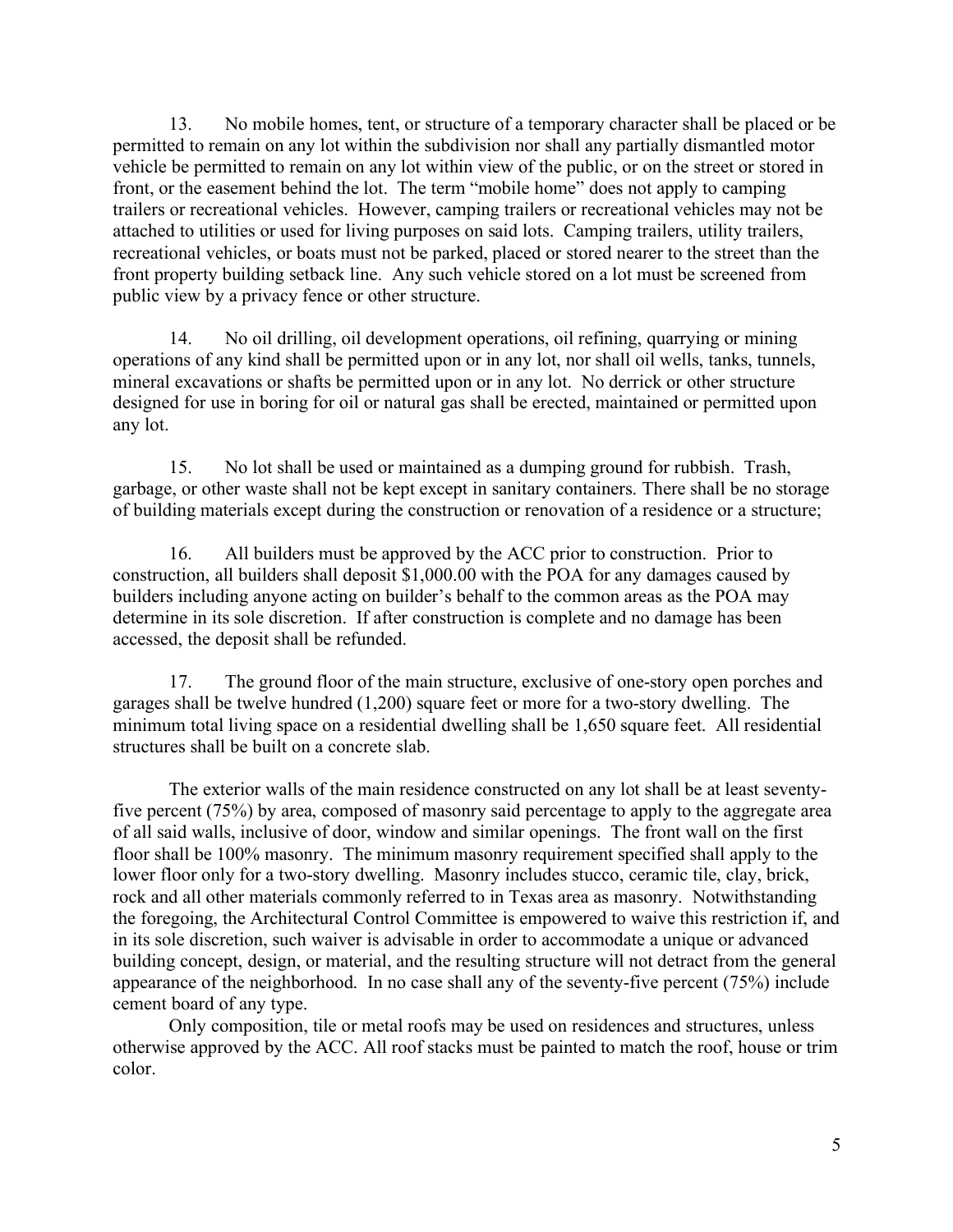No metal storage buildings shall be permitted upon any lot unless expressly approved in advance by the ACC.

18. No existing dwelling shall be moved onto any lot in this subdivision. The outer walls of the garage and any servants' quarters, whether attached to the main dwelling or not, shall be of the same construction as the outer walls of such main dwelling.

19. All swimming pools must be located behind the main dwelling.

20. No sign of any kind shall be displayed to the public view on any lot except one sign of not more than five (5) square feet advertising the property during construction and sales periods.

21. No animals, livestock, or poultry of any kind shall be raised, bred, or kept on any lot except for cats, dogs, or other generally recognized household pets of a reasonable number, provided that they are not kept, bred or maintained for any commercial purposes; and provided further, that no more than 4 household pets may be kept on a single lot. Under no circumstances shall cattle, horses, sheep, goats or swine be allowed to exist on the property.

All such animals shall be kept in strict accordance with all local laws and ordinances (including leash laws) and in accordance with all rules established by the ACC. It shall be the responsibility of the owners of such household pets to prevent the animals from running loose or becoming a nuisance to the other residents.

 22. No fence, wall, hedge, or shrub planting which obstructs sight lines at elevations between 2 and 6 feet above the roadway shall be placed or permitted to remain on any corner lot within the triangular area formed by the street property lines and a line connecting them at a point 25 feet from the intersection of the street lines, or in the case of a rounded property line extended. The same sight line limitations shall apply on any lot within such distances of such intersection unless the foliage line is maintained at sufficient height to prevent obstruction of such sight lines.

23. Easements for installation and maintenance of utilities and drainage facilities are reserved as shown on the recorded plat, and additional drainage easements are reserved over the rear five feet of each lot. Within these easements, no structure, planting, or other material shall be placed or permitted to remain which may damage or interfere with the installation and maintenance of utilities, or which may change the direction of flow of drainage channels in the easements, or which may obstruct or retard the flow of water through drainage channels in the easements. The easement area of each lot and all improvements in it shall be maintained continuously by the owner of the lot, except for those improvements for which a public authority or utility company is responsible. Any rear yard fence enclosing an easement must include a ten foot gate or drop section with knock-out pins at such easements to allow entry to service vehicles. No permanent structure shall be erected or placed on any easement.

24. Any radio and/or television antenna erected on any lot in this subdivision shall not extend more than eight (8) feet above the highest part of the roof of the respective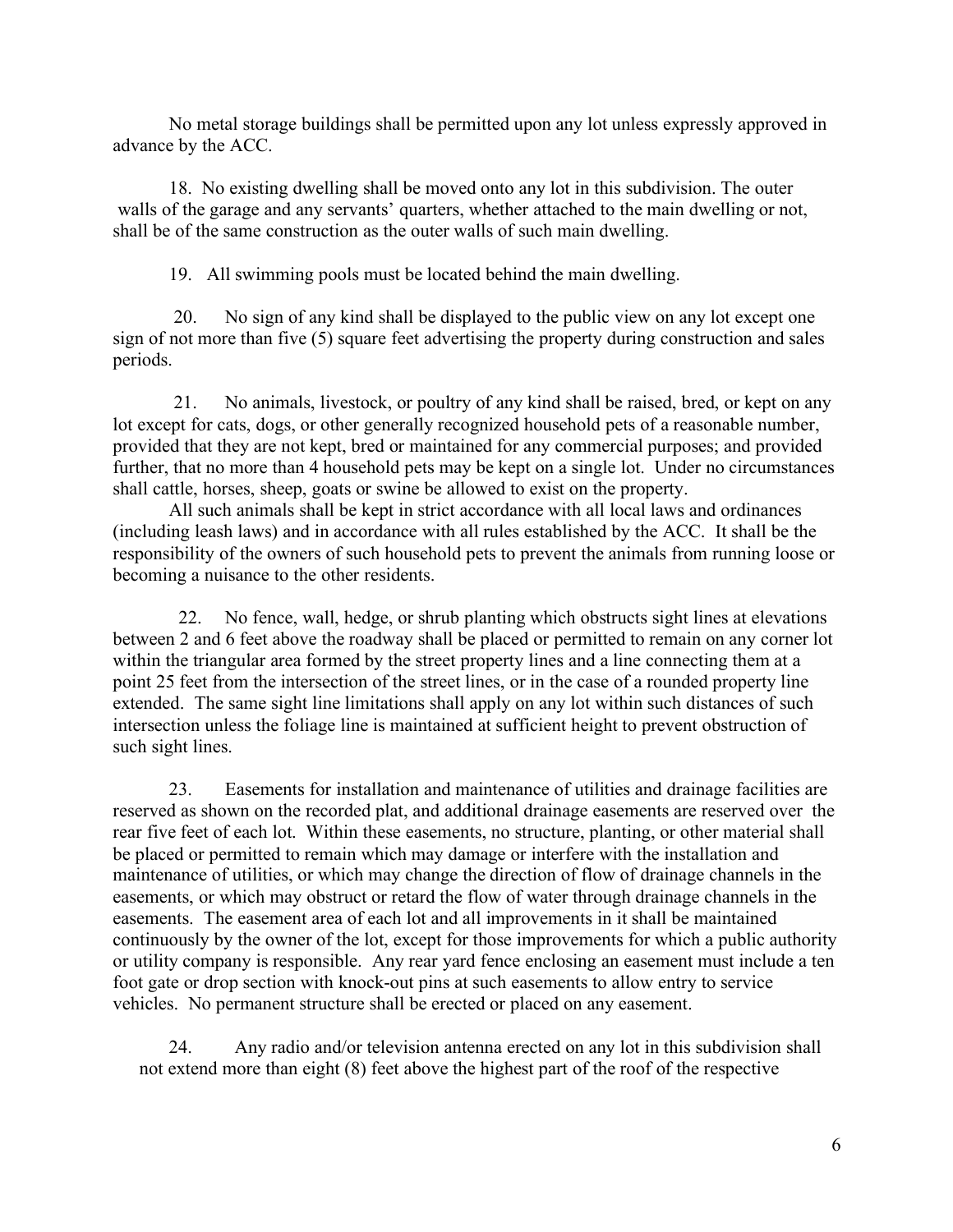dwelling and shall not be located at a distance from any lot line which is less than the length of the antenna from its base to its highest point.

25. By acceptance of the deed to a lot within this subdivision, the owner thereof covenants and agrees to keep and maintain in a neat and clean condition the lot conveyed by said deed, including the keeping of weeds or grass mowed within such lot easement.

26. No Residence or Structure may be located in violation of the setback lines shown on the Plat. Each Residence must face the front Lot line. All additional Structures must be located behind the front wall of the Residence.

27. Each Residence must have at least a two-car garage accessed by a driveway. The garage may be a separate structure.

28. Any Residence or Structure that is damaged must be repaired within 120 days (or within a period approved by the ACC) and the Lot restored to a clean, orderly, and attractive condition. Any Residence or Structure that is damaged to the extent that repairs are not practicable must be demolished and removed within 120 days and the Lot restored to a clean and attractive condition.

29. Window or wall-type air conditioners may not be used in a Residence unless out of the view of the public.

30. All residences and vacant lost must be kept in an attractive fashion. Lawns must be properly maintained, and no objectionable or unsightly usage will be permitted which is visible to the public view. Professional xeriscaping shall be allowed as approved by the ACC.

31. Upon failure of the Owner to do so, the Declarant or POA may, at its option, have the lot cleaned and mowed and the Owner shall be assessed for all reasonable costs of such work.

32. No construction, farm or other equipment or machinery or construction and grading equipment including any vehicle over 2 ½ tons, shall be kept, parked, stored, or maintained on any lot, streets or common areas unless completely concealed from view; provided however, it is understood if said equipment or machinery is to be used for construction of a structure on a lot pursuant to the terms of this declaration; such equipment or machinery may be parked at or near a lot temporarily.

33. Declarant reserves the right to use all roads for future development.

34. Declarant reserves the right to amend, modify or re-plat at any time Declarant deems necessary.

# **D. Maintenance Standards**

1. *Lots*

a. *Consolidation of Lots.* An Owner of adjoining Lots, with ACC approval,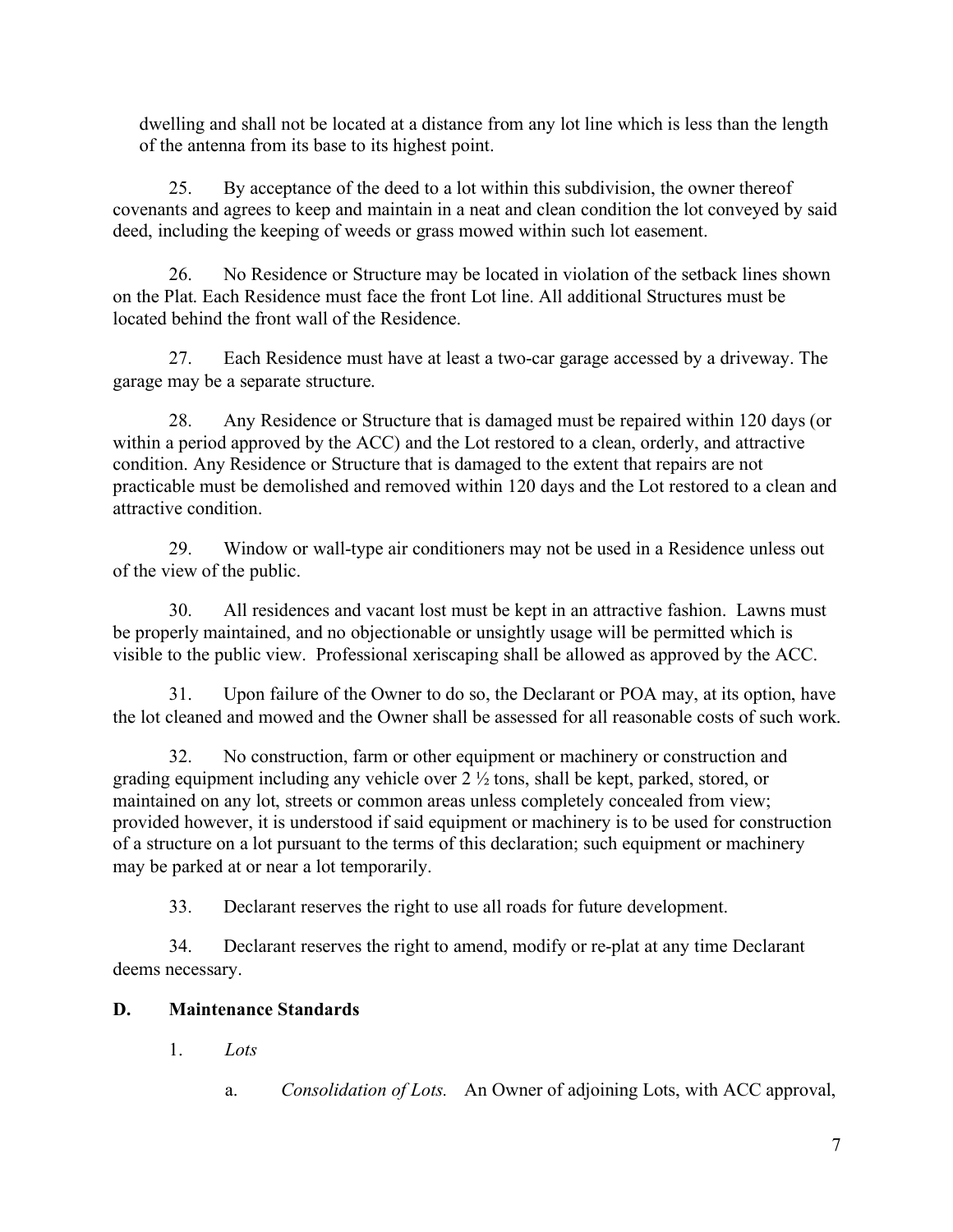may consolidate those Lots with approval by the County of Atascosa into one site for the construction of a Residence.

- b. *Subdivision Prohibited.* No Lot may be further subdivided.
- c. *Easements.* No easement in a Lot may be granted without ACC approval.
- d. *Maintenance.* Each Owner must keep the Lot, all landscaping, the Residence, and all Structures in a neat, well-maintained, and attractive condition.
- e. *Landscaping.* Landscaping must be installed within 180 days after occupancy. The minimum landscaping will specified in the standards of the ACC.

### **E. Property Owners Association**

1. *Establishment and Governance.* The filing of this Declaration establishes the Property Owners Association as an unincorporated nonprofit association that is governed by this Declaration of Restrictive Covenants. The Property Owners Association has the powers of an unincorporated nonprofit association and a property owners association for the Subdivision under the Texas Business Organizations Code, the Texas Property Code, and the Governing Documents. The members of the Property Owners Association shall meet no less that once per year to elect officers as required and discuss and take action on other items pertaining to the Subdivision. The officers to be elected shall be a President, Vice-President, Secretary and Treasurer. The length of the first terms for each position shall be 2 years for the President and Secretary and one year for the Vice-President and Treasurer. After the initial terms are served, the terms for each office shall be 2 years unless voted on by the Property Owners Association.

2. *Rules.* The Board may adopt rules that do not conflict with law or the other Governing Documents. On request, Owners will be provided a copy of any rules.

3. *Membership and Voting Rights.* Every Owner is a Member of the Property Owners Association. Membership is appurtenant to and may not be separated from ownership of a Lot. The Property Owners Association has two classes of voting Members:

- a. *Class A.* Class A Members are all Owners, other than Declarant. Class A Members have one vote per Lot. When more than one person is an Owner, each is a Class A Member, but only one vote may be cast for a Lot.
- b. *Class B.* The Class B Member is Declarant and has the number of votes for each Lot owned specified in the Bylaws.

 4. Member in Good Standing; A member of the POA who has fully paid all assessments and has met any other rules, requirements or by laws which may be adopted by the Association.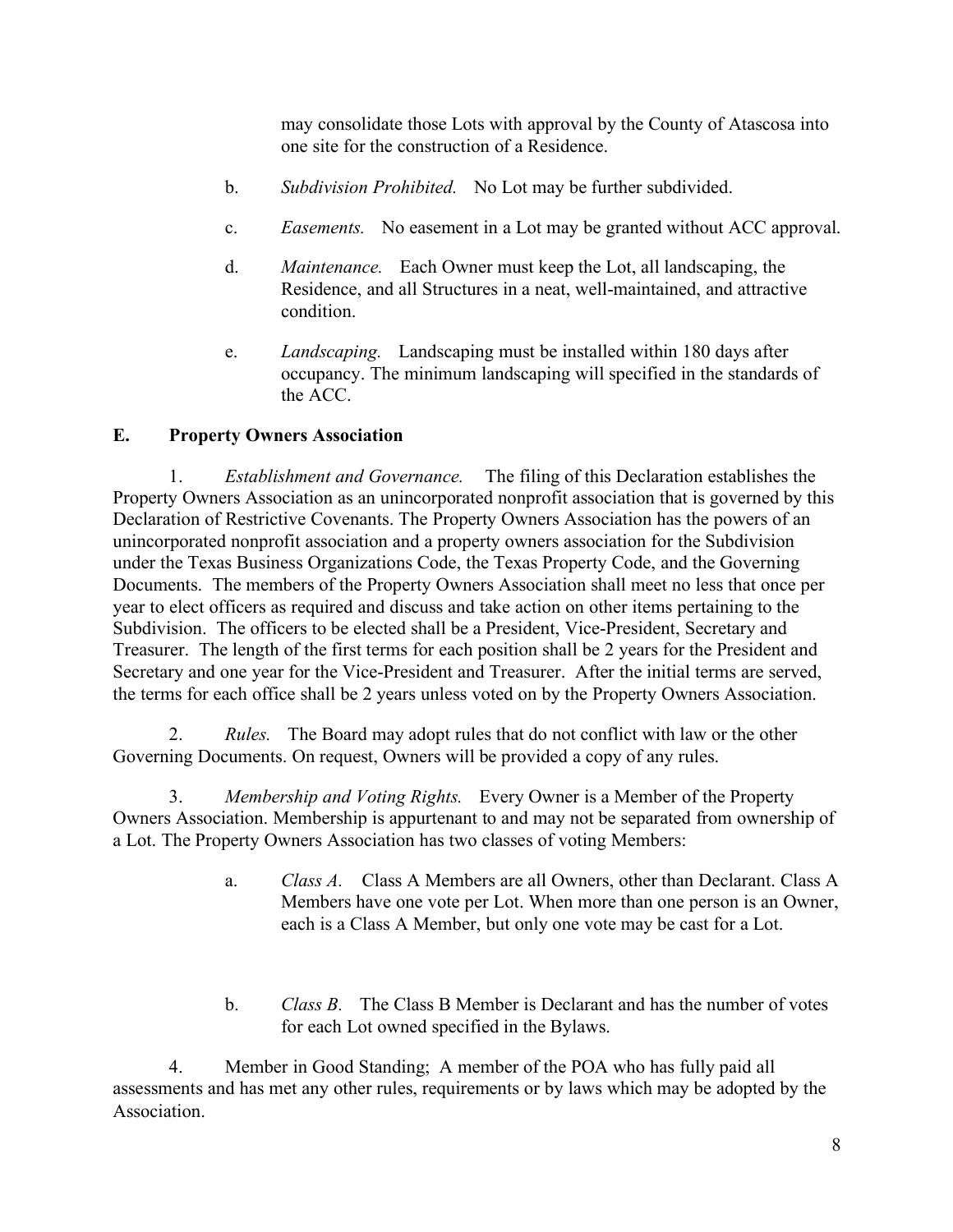5. Only members in good standing are entitled to vote.

6. Except as provided elsewhere in this Declaration, a Majority vote shall be fiftyone (51%) percent or greater of a quorum.

### **F. ARCHITECTURAL CONTROL COMMITTEE (ACC)**

- 1. *Establishment*
	- a. *Purpose.* The ACC is established as a committee of the Property Owners Association to assist the Property Owners Association in ensuring that all residences, structures, and landscaping within the Subdivision are aesthetically compatible and conform to the Governing Documents.
	- b. *Members.* The ACC consists of at least three (3) persons appointed by the Board. The Board may remove or replace an ACC member at any time.
	- c. *Term.* ACC members serve until replaced by the Board or they resign.
	- d. *Standards.* Subject to Board approval, the ACC may adopt standards that do not conflict with the other Governing Documents to carry out its purpose. These standards are not effective unless recorded with the county clerk. On request, Owners will be provided a copy of any standards.
	- e. *Quorum.* A Quorum for any meeting of the POA wherein the Class A and Class B members are required to vote shall consist of a minimum of 20% of owners of the lots that exist in the subdivision. For clarification, if one person owns 4 lots, that person shall represent 4 units of the total and not one. A Quorum of the ACC shall be a minimum of 2 members of the ACC.
- 2. *Plan Review*
	- a. *Required Review by ACC.* No Residence or Structure may be erected on any Lot, or the exterior altered, unless plans, specifications, and any other documents requested by the ACC have been submitted to and approved by the ACC. The plans and specifications must show exterior design, height, building materials, color scheme, location of the Residence and Structures depicted horizontally and vertically, and the general plan of landscaping, all in the form and detail the ACC may require.
	- b. *Procedures*
		- i. *Complete Submission.* Within 15 days after the submission of plans and specifications by an Owner, the ACC must notify the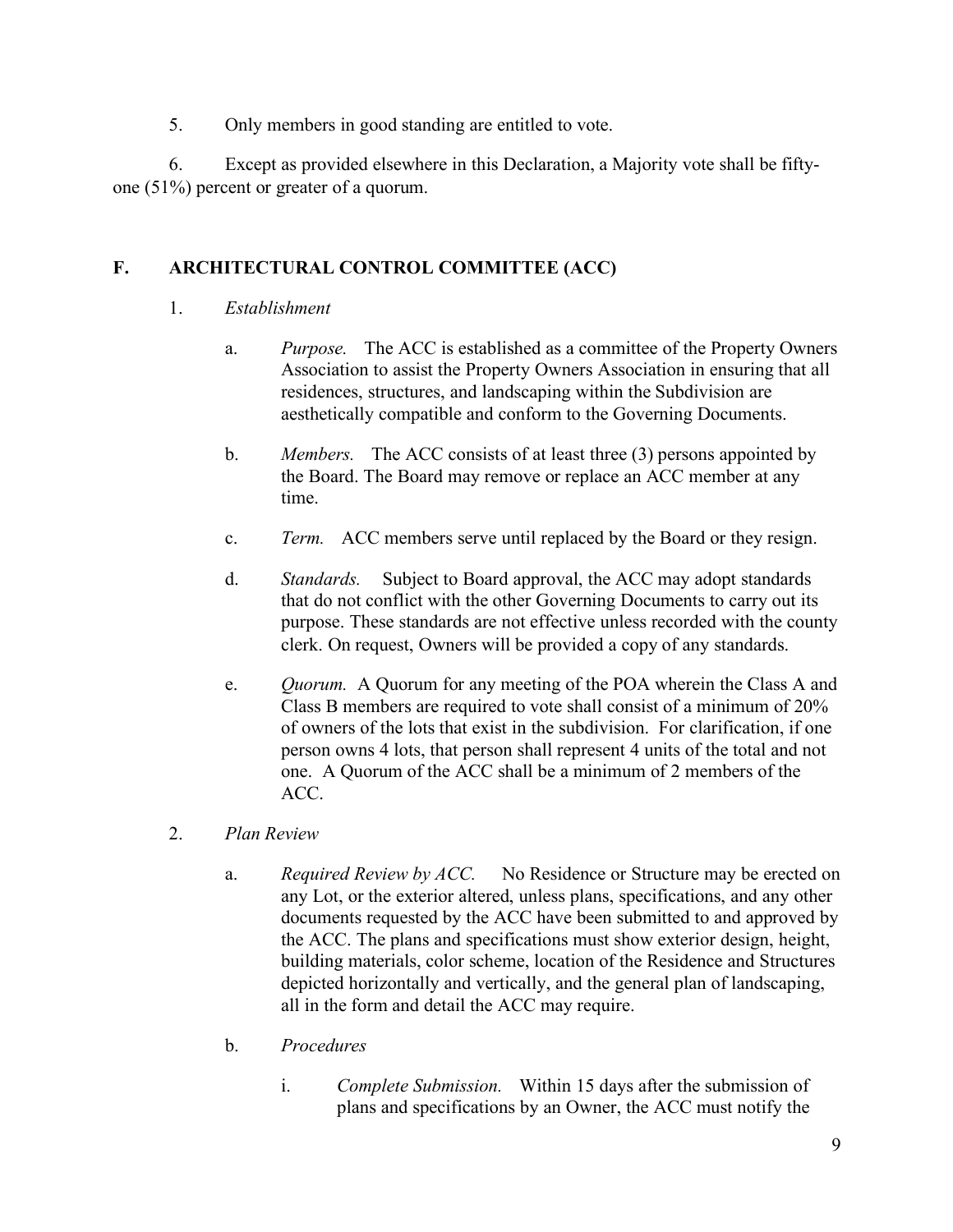submitting Owner of any other documents or information required by the ACC. In the absence of timely notice from the ACC requesting additional documents or other information, the submission is deemed complete.

- ii. *Deemed Approval.* If the ACC fails to give notice of disapproval of the plans and specifications to the submitting Owner within 15 days after complete submission, the submitted plans and specifications are deemed approved.
- c. *Appeal.* An Owner may appeal any action of the ACC to the Board. The appealing Owner must give written notice of the appeal to the Board, and if the appeal is by an Owner who is not the submitting Owner, the appealing Owner must also give written notice to the submitting Owner within 10 days after the ACC's action. The Board shall determine the appeal within 15 days after timely notice of appeal is given. The determination by the Board is final.
- d. *Records.* The ACC will maintain written records of all requests submitted to it and of all actions taken. The Board will maintain written records of all appeals of ACC actions and all determinations made. Any Owner may inspect the records of the ACC and Board, but no Owner may inspect or copy the interior floor plan or security system design of any other Owner.
- e. *No Liability.* The Property Owners Association, the Board, the ACC, and their members will not be liable to any person submitting requests for approval or to any Owner by reason of any action, failure to act, approval, disapproval, or failure to approve or disapprove any request.

# **G. Assessments**

1. *Authority.* The Property Owners Association may levy Assessments to promote the recreation, health, safety, and welfare of the residents in the Subdivision, to fund operating expenses of the Property Owners Association, and to improve and maintain the Common Areas.

2. *Personal Obligation.* An Assessment is a personal obligation of each Owner when the Assessment accrues.

3. *Creation of Lien.* Assessments are secured by a continuing vendor's lien on each Lot, which lien is reserved by the Declarant and assigned to the Property Owners Association. By acceptance of a deed to a Lot, each Owner grants the lien, together with the power of sale, to the Property Owners Association to secure Assessments.

4. *Commencement.* A Lot becomes subject to Assessments on conveyance of the Lot by Declarant.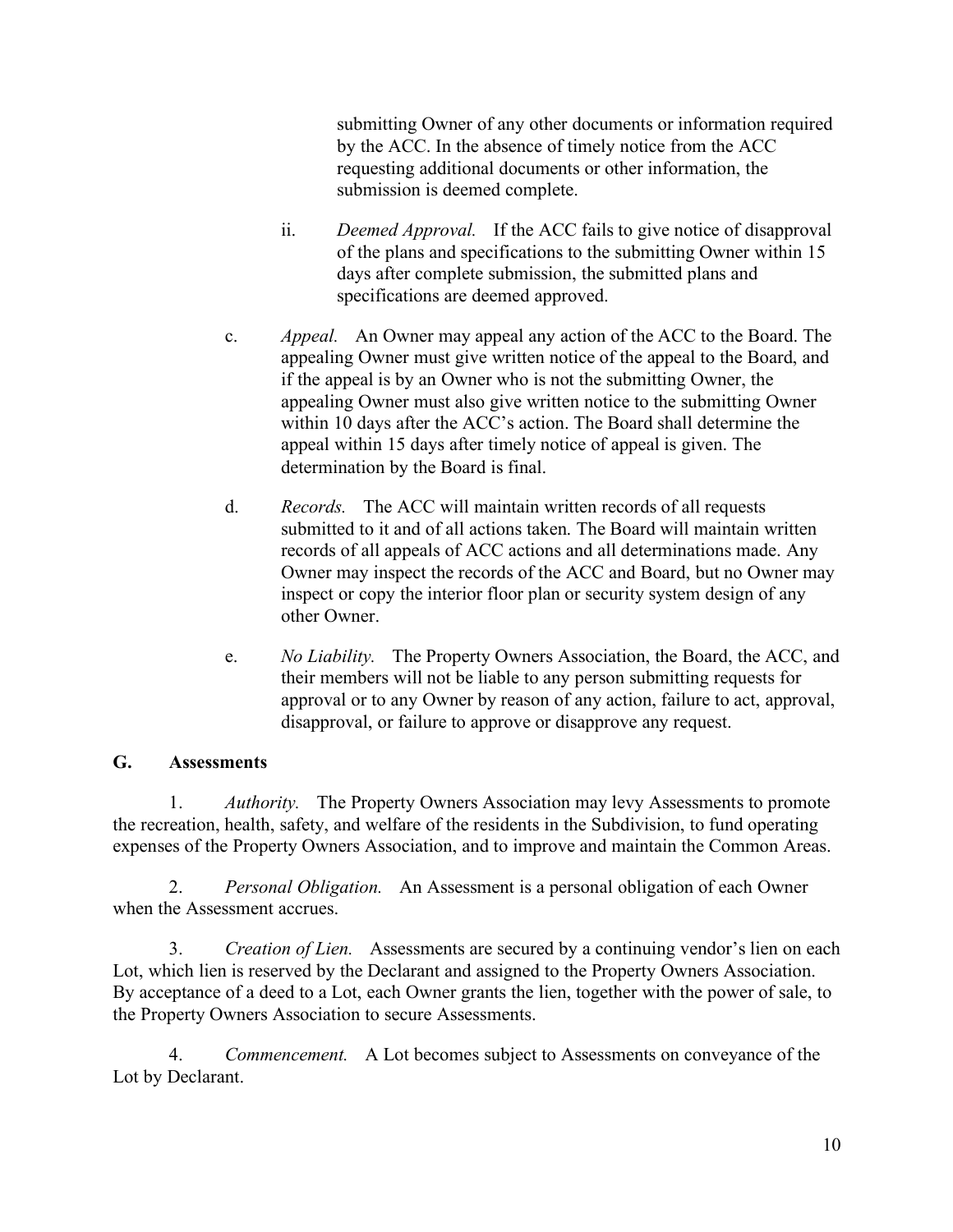### 5. *Regular Assessments*

- a. *Rate.* Regular Assessments are levied by the Board, annually, to fund the anticipated operating and maintenance expenses of the Property Owners Association. Until changed by the Board, the Regular Assessment is \$200 per Lot per year.
- b. *Changes to Regular Assessments.* Regular Assessments may be changed annually by the Board. Written notice of the Regular Assessment will be sent to every Owner at least thirty days before its effective date.
- c. *Collections.* Regular Assessments will be collected in advance, payable on the first day of January of each year beginning the year after the lot is purchased and on the same day of each succeeding year.

6. *Special Assessments.* In addition to the Regular Assessments, the Board may levy Special Assessments for the purpose of funding the cost of any construction, reconstruction, repair, or replacement of any capital improvement on the Common Area or for any other purpose benefiting the Subdivision but requiring funds exceeding those available from the Regular Assessments. Written notice of the terms of the Special Assessment will be sent to every Owner.

7. *Approval of Special Assessments.* Any Special Assessment must be approved by a two-thirds vote of a Quorum at a meeting of the Members in accordance with these Covenants.

8. *Fines.* The Board may levy a fine against an Owner for a violation of the Governing Documents as permitted by law.

9. *Subordination of Lien to Mortgages.* The lien granted and reserved to the Property Owners Association is subordinate to any lien granted by an Owner against a Lot not prohibited by the Texas Constitution. The foreclosure of a superior lien extinguishes the Property Owners Association's lien as to Assessments due before the foreclosure.

10. *Delinquent Assessments.* Any Assessment not paid within 15 days after it is due is delinquent.

# **H. Remedial Rights**

1. *Late Charges and Interest.* A late charge of \$20.00 of the delinquent amount is assessed for delinquent payments. Delinquent Assessments accrue interest at the rate of 6 percent per year. The Board may change the late charge and the interest rate.

2. *Costs, Attorney's Fees, and Expenses.* If the Property Owners Association complies with all applicable notice requirements, an Owner is liable to the Property Owners Association for all costs and reasonable attorney's fees incurred by the Property Owners Association in collecting delinquent Assessments, foreclosing the Property Owners Association's lien, and enforcing the Governing Documents.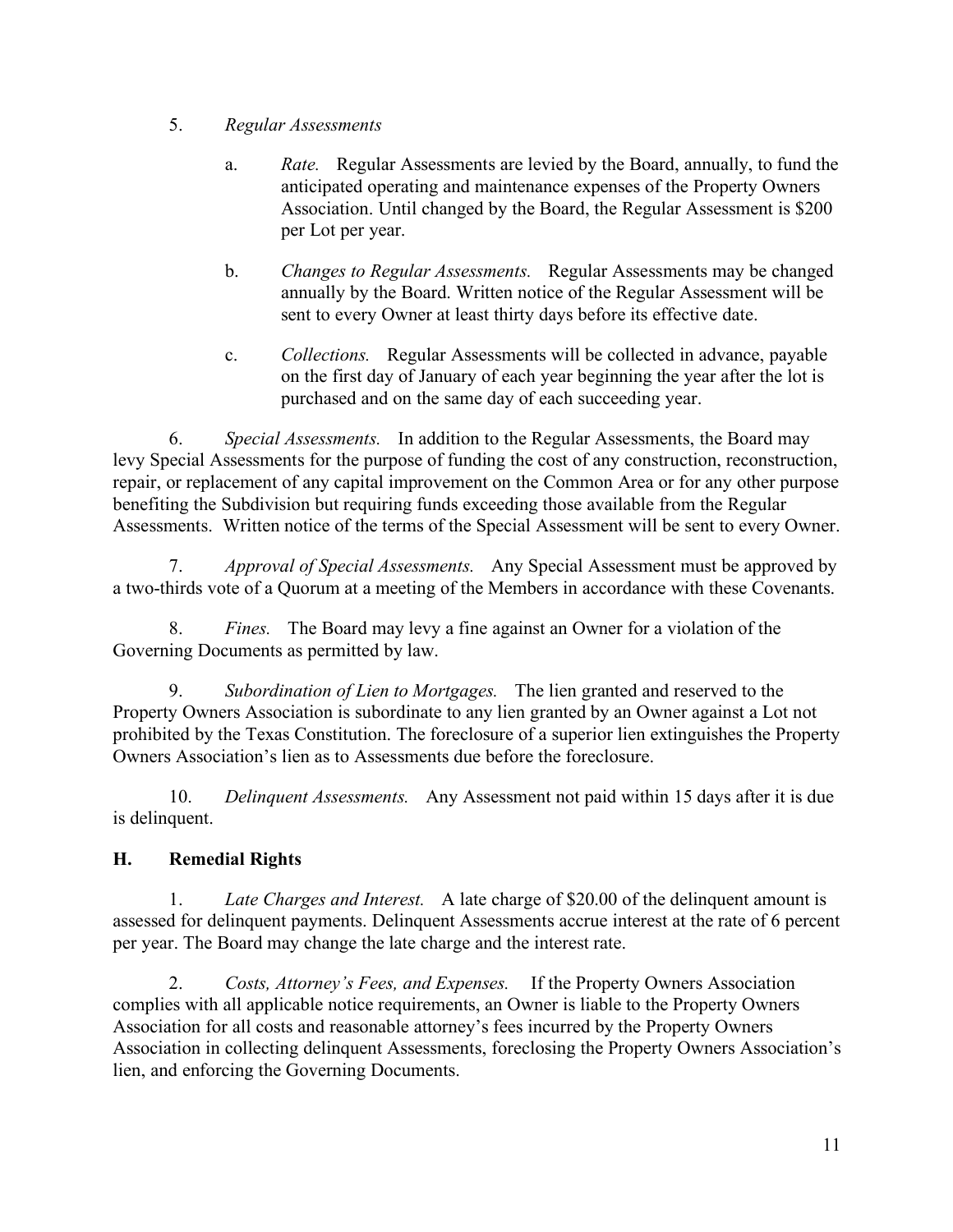3. *Judicial Enforcement.* The Property Owners Association may bring an action against an Owner to collect delinquent Assessments, foreclose the Property Owners Association's lien, or enforce or enjoin a violation of the Governing Documents. An Owner may bring an action against another Owner to enforce or enjoin a violation of the Governing Documents.

4. *Remedy of Violations.* The Property Owners Association or its assigns may access an Owner's Lot to remedy a violation of the Governing Documents.

5. *Suspension of Rights.* If an Owner violates the Governing Documents, the Property Owners Association may suspend the Owner's rights under the Governing Documents in accordance with law until the violation is cured.

6. *Damage to Property.* An Owner is liable to the Property Owners Association for damage to Common Areas caused by the Owner or the Owner's family, guests, agents, independent contractors, and invitees in accordance with law.

# **I. Common Area**

1. *Common Area Easements.* Each Owner has an easement in and to the Common Area, subject to the right of the Property Owners Association to—

- a. charge reasonable admission and other fees for the use of recreational facilities situated on the Common Area, and if an Owner does not pay these fees, the Owner may not use the recreational facilities;
- b. suspend an Owner's rights under the Governing Documents;
- c. grant an easement approved by the Board over the Common Area for utility, drainage, or other purposes; and
- d. dedicate or convey any of the Common Area for public purposes, on approval by a vote of two-thirds of the Members at a meeting in accordance with the Bylaws.

2. *Permitted Users.* An Owner's right to use and enjoy the Common Area extends to the Owner's family, guests, agents, and invitees, subject to the Governing Documents.

3. *Unauthorized Improvements in Common Area.* An Owner may not erect or alter any Structure on, or clear, landscape, or disturb, any Common Area except as approved by the Board.

#### **J. General Provisions**

2. *No Waiver.* Failure by the Property Owners Association or an Owner to enforce the Governing Documents is not a waiver.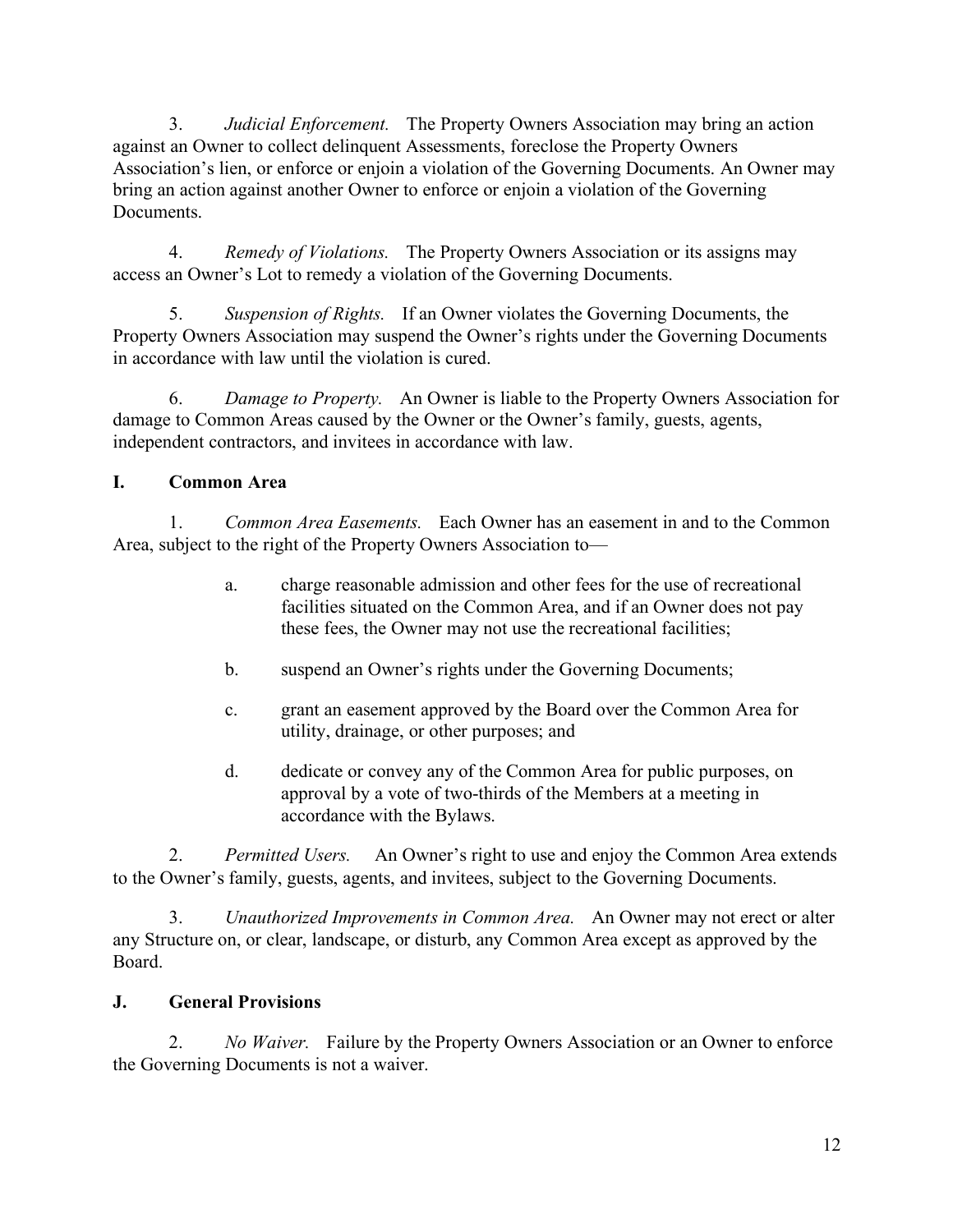3. *Corrections.* The Board may correct typographical or grammatical errors, ambiguities, or inconsistencies contained in this Declaration, provided that any correction must not impair or affect a vested property right of any Owner.

4. *Amendment.* This Declaration may be amended at any time by vote of sixty seven (67) percent of the total votes in the Property Owners Association at a meeting in accordance with the Bylaws. An instrument containing the approved amendment will be signed by the Property Owners Association and recorded.

5. *Conflict.* This Declaration controls over the other Governing Documents.

6. *Severability.* If a provision of this Declaration is unenforceable for any reason, to the extent the unenforceability does not destroy the basis of the bargain among the parties, the unenforceability does not affect any other provision of this Declaration, and this Declaration is to be construed as if the unenforceable provision is not a part of the Declaration.

7. *Notices.* Any notice required or permitted by the Governing Documents must be in writing. To the extent required by law, notices regarding remedial rights must be given by certified mail, return receipt requested. All other notices may be given by regular mail. Notice is deemed delivered (whether actually received or not) when properly deposited with the United States Postal Service, addressed to a Member, at the Member's last known address according to the Property Owners Association's records, and to the Property Owners Association, the Board, the ACC, or a managing agent at the Property Owners Association's principal office or another address designated in a notice to the Members. Unless otherwise required by law or the Governing Documents, actual notice, however delivered, is sufficient.

8. *Annexation of Additional Property.* On written approval of the Board and not less than forty (40) percent of the Members at a meeting in accordance with the Bylaws, the owner of any property who desires to subject the property to this Declaration may record an annexation agreement that will impose this Declaration and the Covenants on that property.

Granberg, LLC a Texas Limited Liability Company

 $\mathbf{By}$ 

Joseph P. Gerlich, President

STATE OF TEXAS

COUNTY OF \_\_\_\_\_\_\_\_\_\_\_\_\_ \*

This instrument was acknowledged before me on \_\_\_\_\_\_\_\_\_\_, 2015, bv Joseph P. Gerlich, President of Granberg, LLC on behalf of said Limited Liability Company.